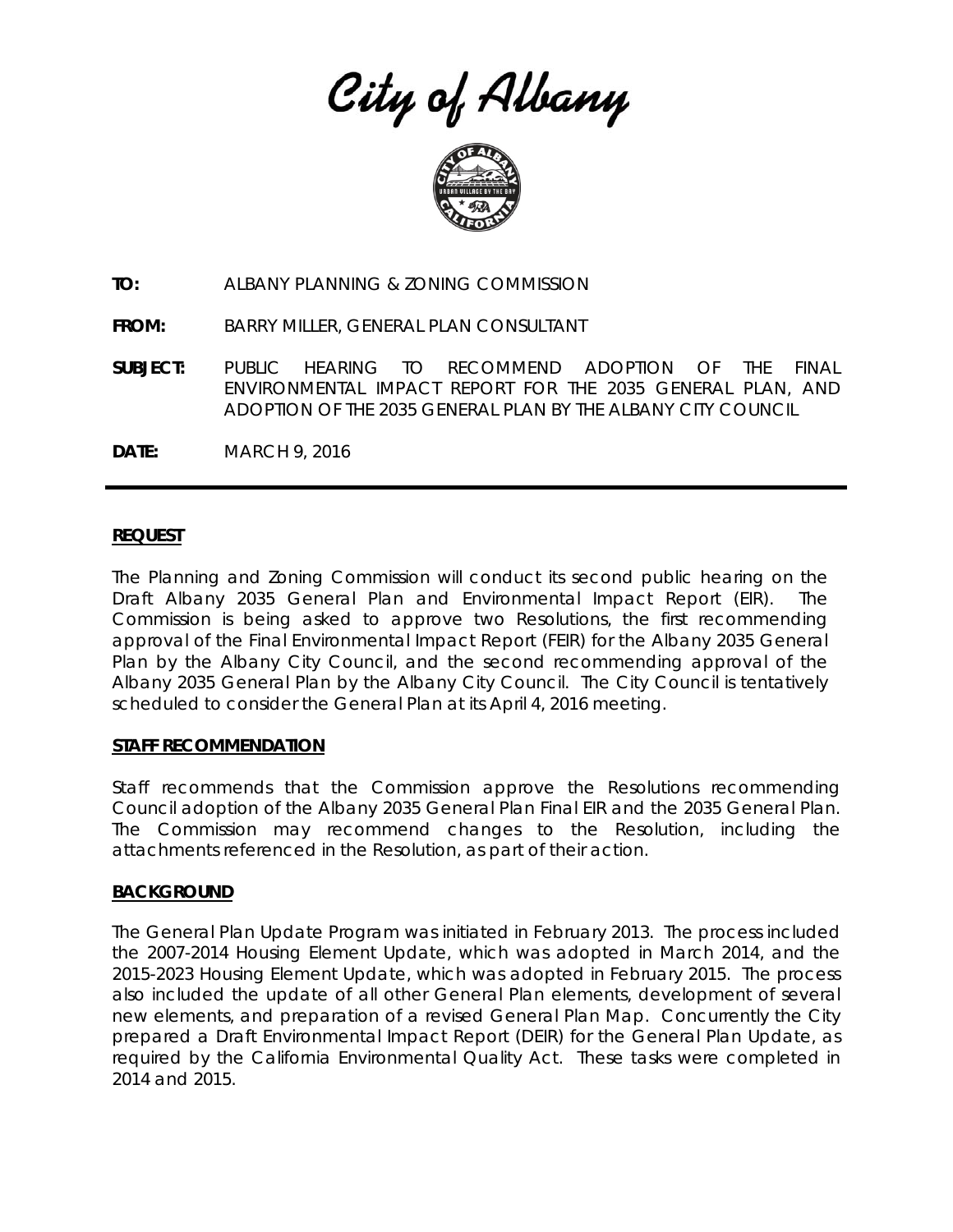Community input was solicited throughout the General Plan Update process. The Planning and Zoning Commission convened more than 20 study sessions, many of which focused on specific topics or "elements" of the General Plan. Other City Commissions and Committees, including Traffic and Safety, Sustainability, and Parks and Recreation, also convened study sessions. The City Council convened a number of meetings on the project, and both the City Council and the Planning and Zoning Commission held hearings on the Housing Element. Public input was also solicited through community meetings (focused on housing), interactive displays at the Solano Stroll and Arts and Green Festival, presentations to community groups, and a project website.

The Draft General Plan and Draft EIR were released on November 25, 2015. The EIR was filed with the State Clearinghouse, and interested parties were notified by email of the 60-day review period for submitting written/e-mailed comments. The City Council convened a work session on the General Plan and EIR on December 15, 2015. The Planning and Zoning Commission convened a public hearing on January 13. The hearing was an opportunity for Commissioners to provide detailed comments on the General Plan and EIR, and for the public to provide oral testimony on both documents.

Other City Commissions and committees also have held study sessions on the General Plan and EIR, including the Traffic and Safety Commission (December 17, 2015), Sustainability Committee (December 16, 2015), Parks and Recreation Commission (January 14, 2016), and Social and Economic Justice Commission (February 2, 2016). The General Plan Addendum reflects edits that responds to comments from each Committee/Commission.

The 60-day comment period on the EIR closed on January 25, 2016. Comments were accepted beyond that deadline, and comments on the General Plan were accepted throughout February. A General Plan Addendum was published on February 26, 2016. The Addendum includes approximately 24 pages of line-by-line edits to the General Plan in response to public comments. Also published on February 26 were several documents required by CEQA, including the Response to Comments, the Mitigation Monitoring and Reporting Program, and the required CEQA Findings. The Response to Comments document includes all letters and testimony specifically relating to the EIR, responses to those letters and testimony, and edited pages of the Draft EIR. Taken together, the Draft EIR and the Response to Comments constitute the Final Environmental Impact Report (FEIR) for the project.

### **OVERVIEW OF THE PLAN AND EIR**

### *The following section of the Staff Report also appeared in the staff report for January 13 and is repeated here for reference:*

Every city and county in California is required to prepare a general plan guiding its future growth. The State requires that such plans address seven "elements," including land use, transportation, housing, open space, conservation, safety, and noise. Cities may add optional "elements" and are encouraged to organize their plans in alternative formats, as long as the seven mandated topics are covered. The Housing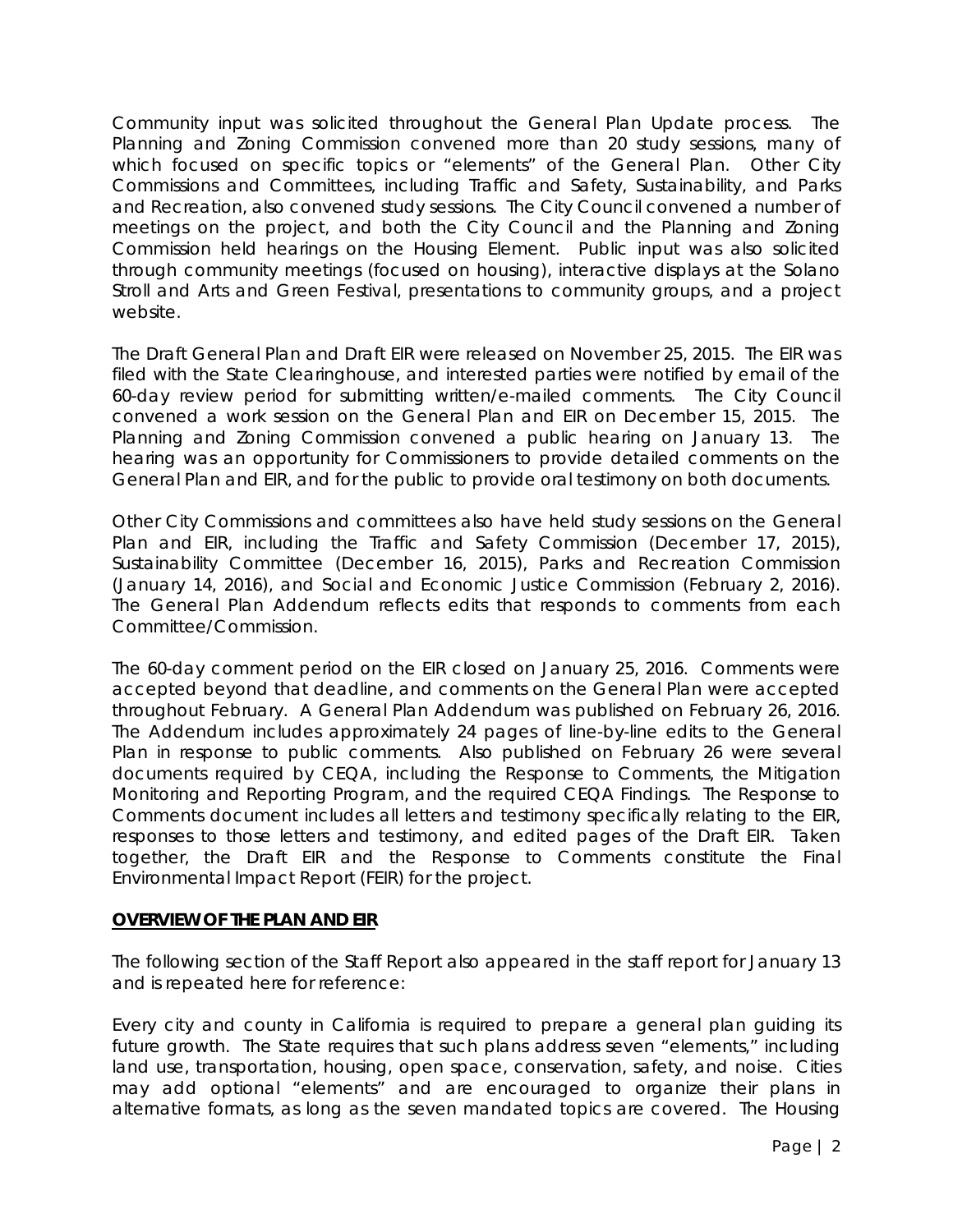Element of the General Plan stands alone as a separate document, and is subject to review and certification by the State (Department of Housing and Community Development). It must be updated every eight years, according to a schedule approved by the legislature. The remaining elements are not subject to State certification, although periodic updates are recommended to ensure that the Plan complies with new legislation and best practices, and continues to be relevant and useful.

Albany's last General Plan was prepared in 1989-1992 and was adopted in 1992. The Plan had a horizon year of 2010, and included policies to guide the City's growth through the 1990s and early 2000s. The City Council began discussing the need for a Plan Update in 2010-2012, and retained a consultant in early 2013 to manage the process and draft the new Plan.

The 2035 General Plan carries forward many of the policies of the City's prior Plan, as well as plans adopted in more recent years such as the Climate Action Plan and the Active Transportation Plan. While the General Plan Land Use Map has been "finetuned" to reflect current conditions, no major changes are proposed. The Plan carries forward the 1992 designation of Golden Gate Fields as "Commercial Recreation" and designates the remainder of the waterfront as Parks and Open Space. It reinforces existing designations for San Pablo and Solano Avenues, as well as the city's residential neighborhoods, Albany Hill, University Village, and the Eastshore/ Cleveland Business District. The Plan includes forecasts for the next 20 years indicating the City could add 775 new households and 850 new jobs by 2035. It is worth noting that this level of growth could also be achieved under the existing (1992) General Plan and current zoning.

The Plan includes an introductory chapter and a "Framework" chapter with data about the City and guiding principles for planning. It then includes eight chapters ("elements") as follows:

- The Land Use Element describes existing land uses and land issues, and includes the General Plan Map. It includes goals, policies and actions on topics relating to neighborhoods and business districts, with a focus on areas with the potential for future change.
- The Transportation Element addresses mobility in the city. It is organized using headings that correspond to different modes of travel, such as bicycling, walking, driving, and public transit. Policies cover issues such as safety, parking, and traffic calming.
- The Parks, Recreation, and Open Space Element covers the management of the city's open spaces and parks. It also addresses the delivery of recreational services.
- The Conservation and Sustainability Element addresses air, water, soil, plants and animals, and other natural systems. It also addresses energy and water conservation, and strategies to reduce greenhouse gas emissions.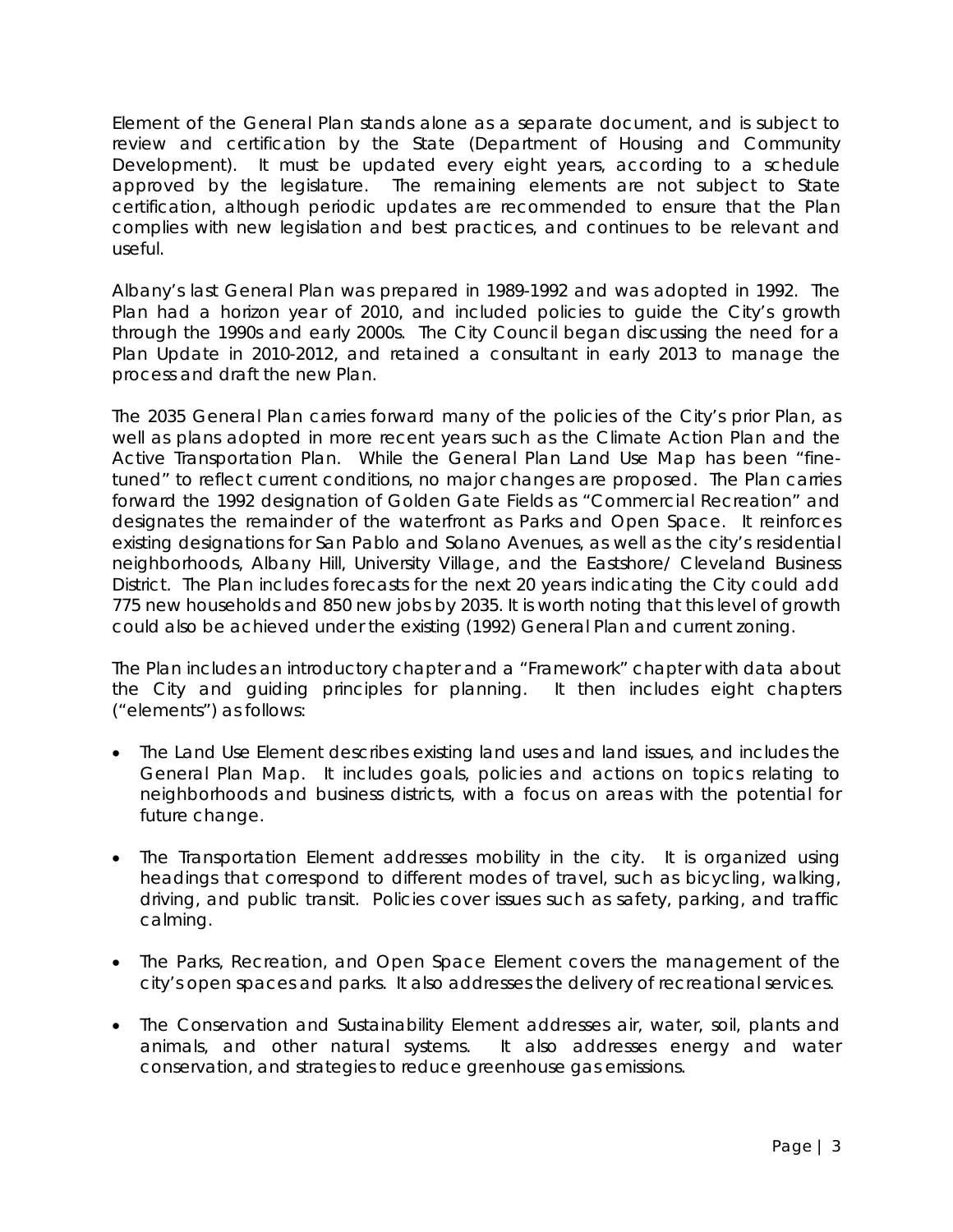- The Environmental Hazards Element addresses the potential for earthquakes, flooding, wildfire, and other natural hazards. It also addresses emergency preparedness, hazardous materials, and noise.
- The Community Services and Facilities Element addresses school, library, police, fire, and human services, as well as infrastructure and utilities.
- The Waterfront Element includes policies and actions to improve public access to the waterfront and implement plans for the Eastshore State Park.

The Plan concludes with an implementation chapter.

As noted earlier, the General Plan is subject to a CEQA and was the subject of a Draft Environmental Impact Report (DEIR). The DEIR is a program-level EIR, meaning that it addresses the general effects of additional population and employment in the city over a 20-year period rather than the effects of a particular development project on a particular site. The DEIR includes a project description, and discussions of the existing setting, potential impacts, and recommended mitigation measures for 14 topics. These topics are land use, population and housing, transportation, air quality, greenhouse gas emissions, noise and vibration, geology and mineral resources, hydrology and water quality, hazardous materials, biological resources, cultural resources, public services and recreation, utilities and infrastructure, and visual resources. The DEIR also considers alternatives to the proposed project.

## **COMMENTS RECEIVED ON THE ENVIRONMENTAL IMPACT REPORT**

Comments on the EIR were received from four government agencies (Caltrans, EBMUD, EBRPD, and Alameda County Transportation Commission), two organizations (Friends of Albany Hill, Diverse Housing Working Group), two individuals (Jerri Holan, Ed Fields), and two Planning and Zoning Commissioners (Donaldson, Menotti). Several of these comments focused on the General Plan, but referenced policies that were cited in the EIR, and thus were also treated as EIR comments. The Commissioner comments included oral comments conveyed at the January 13 hearing, and written comments provided independently.

### **COMMENTS RECEIVED ON THE GENERAL PLAN**

Comment letters on the General Plan were received from St. Alban's Episcopal Church (Julie Wakelee-Lynch), Bart Grossman, Jerri Holan, Ed Fields, Friends of Albany Hill, the Diverse Housing Working Group (Alexa Hauser), and Commissioners Menotti and Donaldson. In addition, there were eight speakers at the City Council Study Session (December 15, 2015), three speakers at the Planning and Zoning Commission Study Session (January 13, 2016), and one speaker each at the Sustainability Committee meeting (December 16, 2015) and the Traffic and Safety Commission meeting (December 17, 2015).

Most of the comments on the General Plan were provided verbally at the public meetings described above. The Council Study Session on December 15, 2015 was more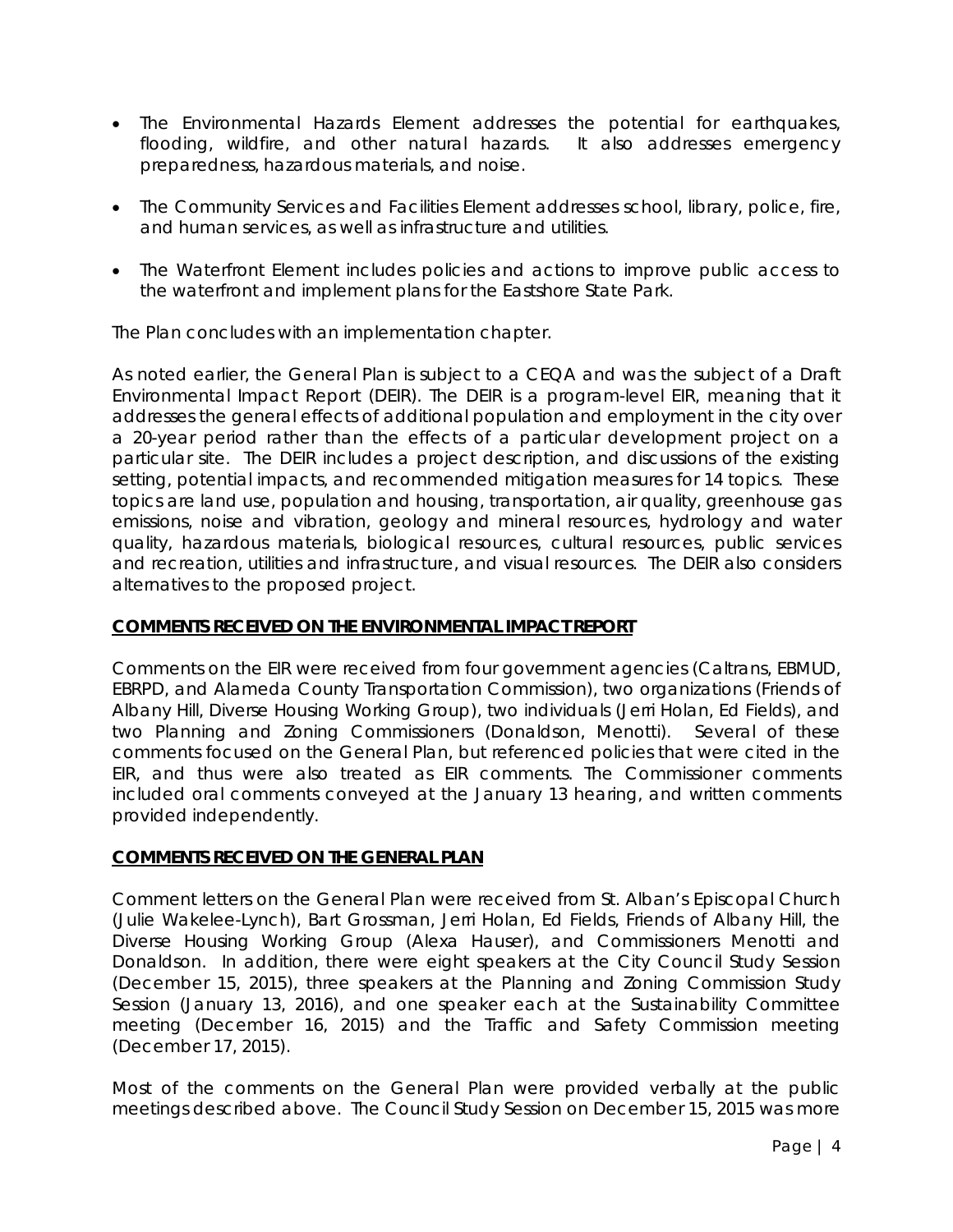than three hours long, with Council members reviewing the document chapter by chapter while providing comments and specific edits. The December briefings to the Sustainability Committee and the Traffic and Safety Commission both resulted in substantive requests for edits and clarifications. In addition, the Planning and Zoning Commission spent two hours reviewing the document chapter by chapter, with several Commissioners supplementing their oral comments with written comments.

# **CEQA HIGHLIGHTS**

Three CEQA-related documents are provided for the Commission's consideration:

- The Response to Comments document reproduces each comment letter received, and subdivides each letter into specific points or subjects. Responses are provided to each point. The document also includes line edits to the DEIR which reflect the responses to the comments.
- The Mitigation Monitoring and Reporting Program indicates steps the City will take after the General Plan is adopted to avoid or reduce potential environmental impacts related to transportation and cultural resources, as noted in the DEIR.
- The CEQA-Required Findings are required by CEQA and the Public Resources Code and confirm that the "project" has been modified to incorporate measures to lessen the potential for environmental effects. The Findings document describes the project and its objectives, identifies alternatives to the project, and discusses potential significant impacts and the ways they have been mitigated.

Key comments, responses, and changes made a result of the EIR comments are summarized below:

 **California Department of Transportation (January, 7, 2016).** Caltrans asked that the City express its commitment to mitigate impacts to State highways, include an intersection-level traffic impact study in the EIR, elaborate on the timing of improvements to San Pablo Avenue, contribute its "fair share" to regional transportation improvements, consider an impact fee to improve transit., and adopt and monitor Transportation Demand Management programs.

*Responses to each of these requests have been prepared and a number of edits to the General Plan and General Plan DEIR have been made.*

 **East Bay Municipal Utility District (EBMUD) (December 30, 2015).** EBMUD's letter describes the water service requirements that will apply to future development, suggests future conditions of approval related to wastewater collection systems, and asks for a commitment to use reclaimed water and conserve water on an on-going basis.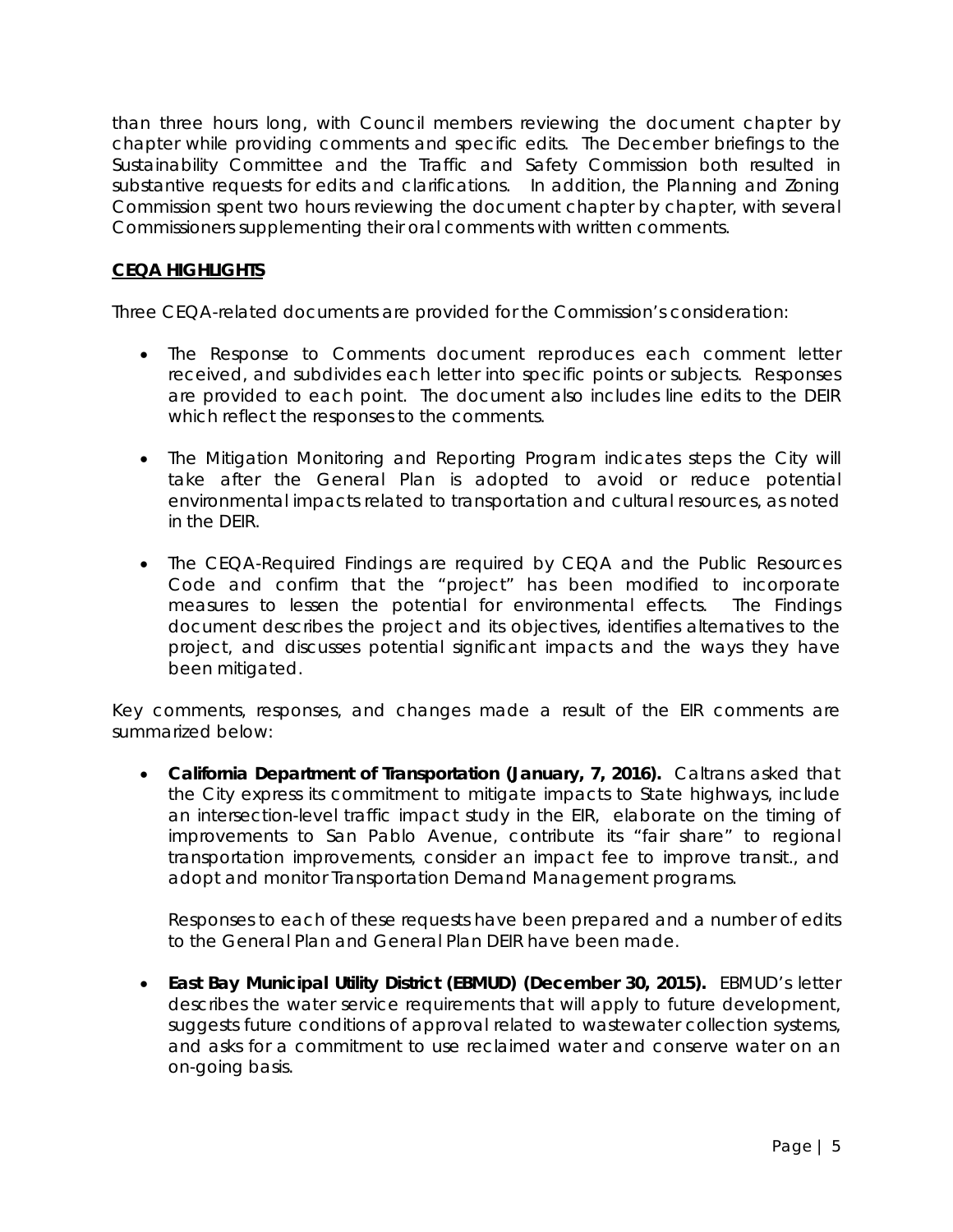In the Response to this comment, the various General Plan policies addressing *each of these issues are cited.*

 **East Bay Regional Park District (EBRPD) (January 25, 2016**). EBRPD's letter acknowledges the Albany Beach and Bay Trail projects, supports the City's incorporation of Eastshore State Park General Plan goals and policies in the City's General Plan, and expresses a commitment to work with the City on implementation of its waterfront policies.

*No changes to the Plan or EIR were requested in this letter.*

 **Alameda County Transportation Commission (ACTC) (January 28, 2016).** ACTC's letter confirms that Albany's growth forecasts are compatible with the countywide forecasts, asks for a number of clarifications relative to the description of the County Congestion Management Program, and asks that the EIR clarify how BART ridesrship and parking could be affected by the Plan.

The Response addresses the specific points, and identifies where each issue is *addressed in the DEIR.* 

 **Friends of Albany Hill (FOAH) (January 24, 2016).** FOAH's letter asks that the General Plan include a policy that open space be preserved between the crest of Albany Hill and Taft Street on the east side of the hill and to at least 400 feet downslope on the west side. The letter also identifies a number of native plants on the Hill that were missing from tables in the Biological Resources section of the EIR. The letter also asks that the General Plan include a commitment to spend Measure R funds on open space acquisition.

*The Response indicates that it would be premature to prescribe a 400' open space setback from the crest of the hill on private property, and indicates that such setbacks should be based on property surveys, slope maps, and further communication with property owner(s) as part of processes following the General Plan Update. The Response also includes text amendments to both the General Plan and EIR regarding native plants, and the expenditure of Measure R funds, as requested by the commenter.* 

 **Diverse Housing Working Group (DHWG) (January 13, 2016).** The DHWG letter clarifies oral testimony provided on December 15. It also reiterates the request of St. Alban's Church that the General Plan include a commitment to leverage future development to generate affordable housing units or funding for affordable housing.

*While this comment pertains to the General Plan rather than the EIR, the Response notes the addition of a new policy and amendment of another policy (see the Plan Addendum).* 

 **Fields, Ed (December 14, 2015 and January 13, 2016).** The first letter from Mr. Fields asks for clarification of land use category definitions, amendments to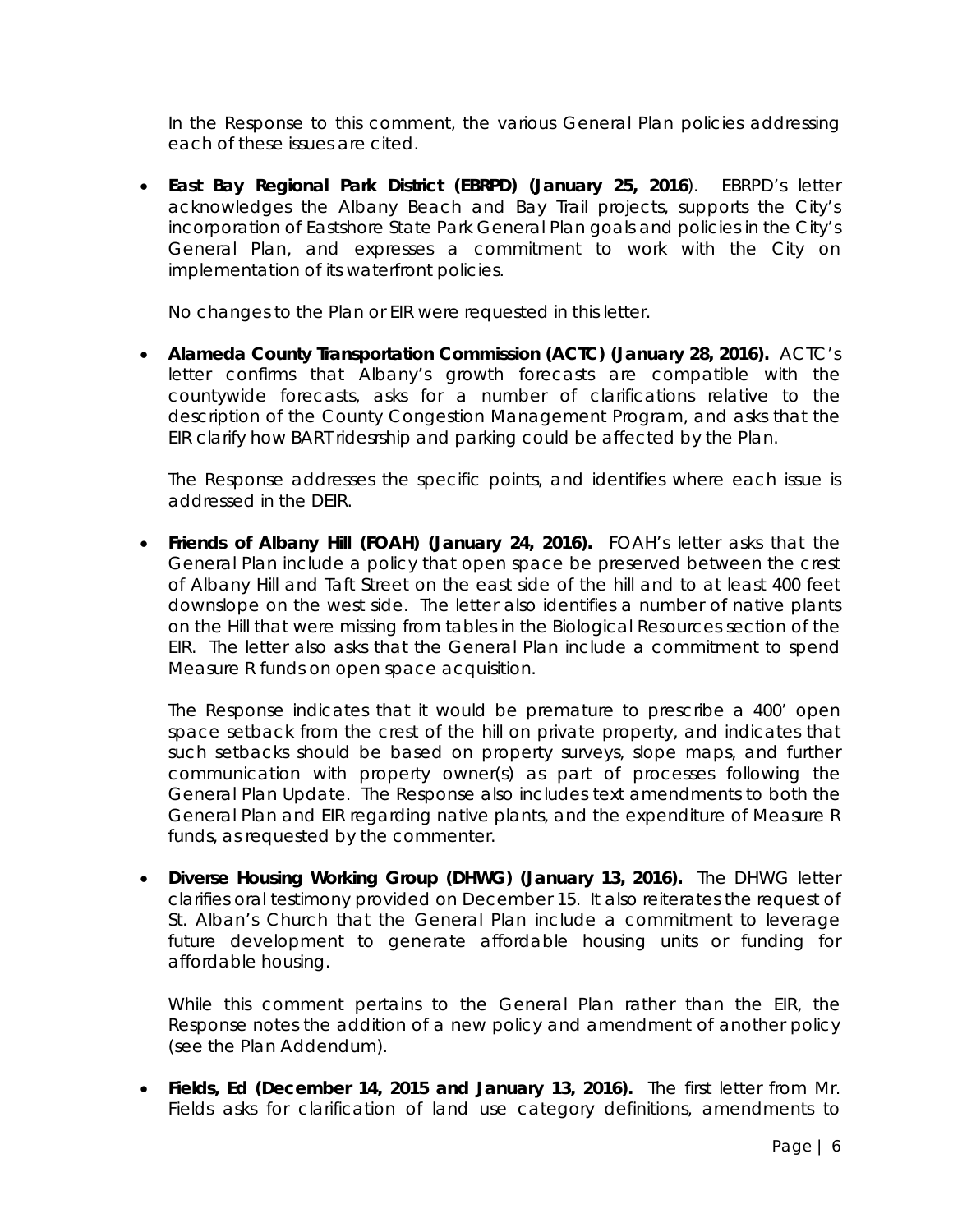ensure that San Pablo Avenue is treated with the same sensitivity as Solano Avenue, clarifications on UC Village Master Plan references, and updating of information on Monarch Butterfly surveys. The second letter asks for clarification on statements regarding affordable housing, and correction of a data table in the EIR.

*The Response addresses each point raised, and makes a number of edits to both the General Plan and the EIR to correct or clarify information presented.*

 **Holan, Jerri (January 2, 2016).** Ms. Holan's letter suggests specific edits to General Plan language on historic preservation. These edits would call for the City to adopt a historic preservation ordinance, preserve the prevailing design styles of Albany's homes, require historic evaluations for proposed demolition and major alteration of structures built before 1965, and identify several notable buildings and all MacGregor homes, as potential historic resources.

*The Response to this comment includes proposed edits to two General Plan actions, the first amending the City's Design Guidelines to address historic preservation and defining the important elements of MacGregor homes, and the second suggesting that the City pursue a historic preservation program and consider amendments to its zoning ordinance to establish protections for historic buildings. The EIR Response notes that establishment of a local historic buildings register could happen after the General Plan is adopted, but does not call for such buildings to be formally "listed" through the General Plan Update process.* 

 **Menotti, Val (oral comments on January 13, and letter of January 24, 2016).** Commissioner Menotti's letter on the EIR asks for an explanation of the difference between the General Plan forecasts and the ABAG forecasts, and clarification of CEQA requirements for a parking ballot measure. His comment on January 13 addressed the potential for a Capitol Corridor station in Albany. Other comments relate to the General Plan rather than the EIR.

*The EIR Response notes that the ABAG forecasts can still be achieved with the General Plan land use designations and policies, and that the General Plan forecasts are considered more realistic based on trends and market data. The Response further notes that a traffic and parking study may be required if specific changes to the parking standards are proposed.*

 **Donaldson, Doug (oral comments on January 13).** Commissioner Donaldson's comments include several corrections, observations, and clarifications. A request to add language on pipelines to the "Hazards" section was made. Additional information on visual resources was requested.

*The Response indicates that the requested corrections and clarifications have been made in the FEIR. Language on pipelines has been added, and visual resources text has been supplemented.*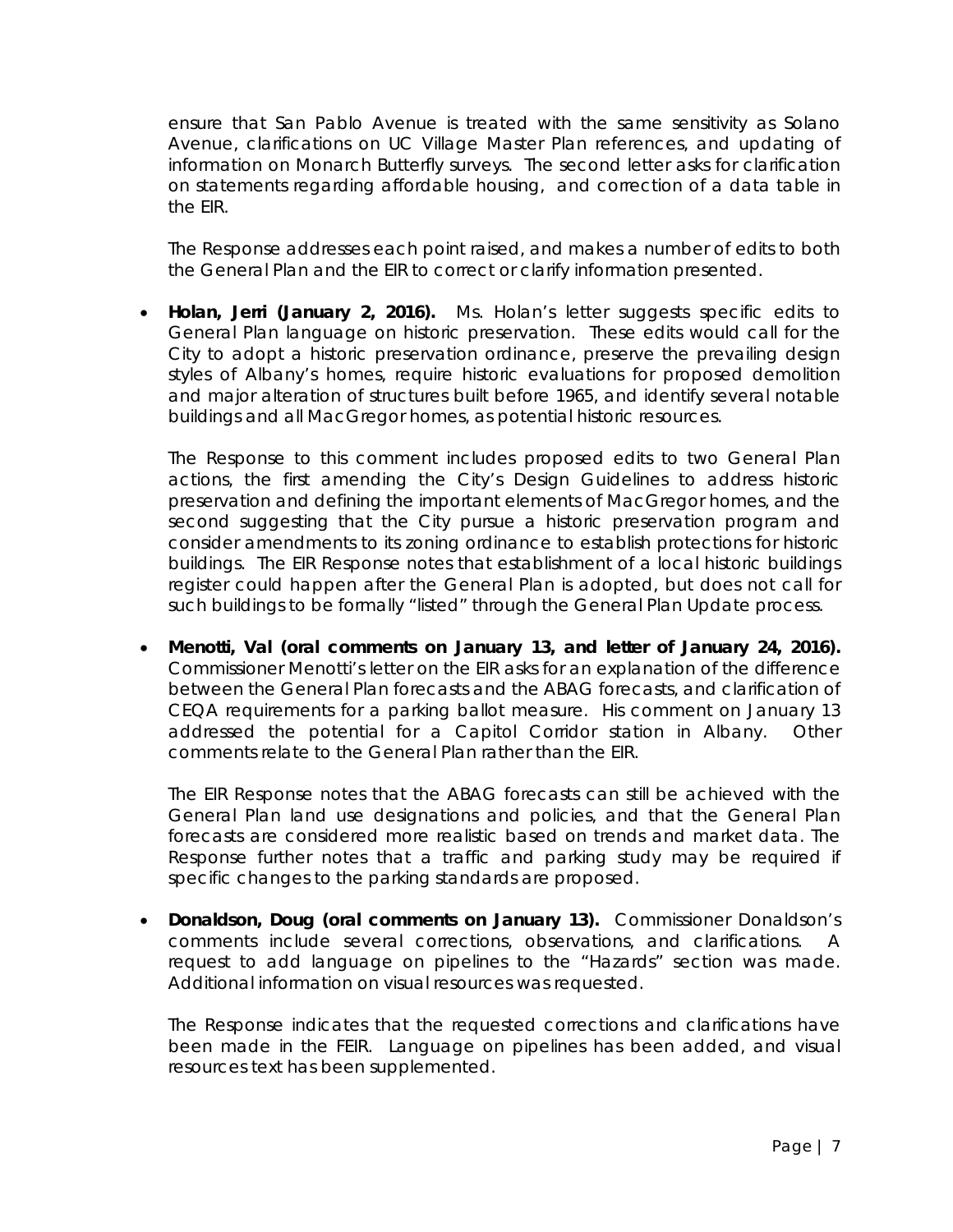# **ADDENDUM HIGHLIGHTS**

As noted above, a 24-page Addendum to the General Plan has been prepared identifying line edits to the November 2015 Draft. The Addendum responds to comments on the General Plan received in writing and in oral testimony and the multiple hearings on the document. After the General Plan is adopted, it will be updated so that the Addendum edits are flowed into the main document.

Highlights of the Addendum are presented below, with the commenting body in parentheses:

### **Framework (2)**

P.13 The importance of sustainability as an underlying principle for growth has been further emphasized. (Sustainability Committee)

### **Land Use Element (3)**

- P.9-14 The definitions of the categories that appear on the General Plan Map have been clarified. The clarifications relate to the maximum density allowed in "High Density Residential Areas," the fact that density bonuses are permitted in all areas where housing is allowed (and not just on San Pablo Avenue), and the limits of the City's land use authority on state and federal land. (Fields)
- P.16-17 The categories have been slightly re-ordered so that "Creek Conservation Area" appears as an Open Space designation, and "Major Activity Node" appears as a Commercial/Mixed Use designation. (P&Z Commission)
- P.17 A definition has been added for "undesignated" areas (the Freeways and Railroad), noting that the City wishes to improve the visual quality of these areas, and ensure their safe, productive use. (Council)
- P.18 The description of "Priority Development Areas" clarifies that they are locally designated. (P&Z Commission)
- P. 23 The discussion of future land use changes acknowledges that such changes are likely to be requested at Golden Gate Fields before 2035. (Council)
- P.24, 39 Provisions for urban agriculture at UC Village have been clarified. (Council, Fields)
- P.29, 42 Climate resilience and the potential for sidewalk damage have been acknowledged as important considerations in the selection of appropriate street trees. Action LU-6.C has been edited to also recognize these concerns. (Council)
- P.32 Policy LU-1.1 has been amended to note that new development should be leveraged to create opportunities for affordable housing. (DHWG)
- P.35, 42 Action LU-2.G has been changed to call for an update to the City's Residential Design Guidelines to address historic preservation. Action LU-6.D has been edited to more strongly advocate for a preservation program, including possible amendment of the Zoning Code. (Holan)
- P.37, 40, Policy LU-3.16 has been added to ensure that any future redevelopment of Golden
- 42 Gate Fields protects the shoreline and is consistent with local values. Action LU-5.C has been added to ensure that such redevelopment also preserves environmentally sensitive areas. Policy LU-6.8 has been added to ensure that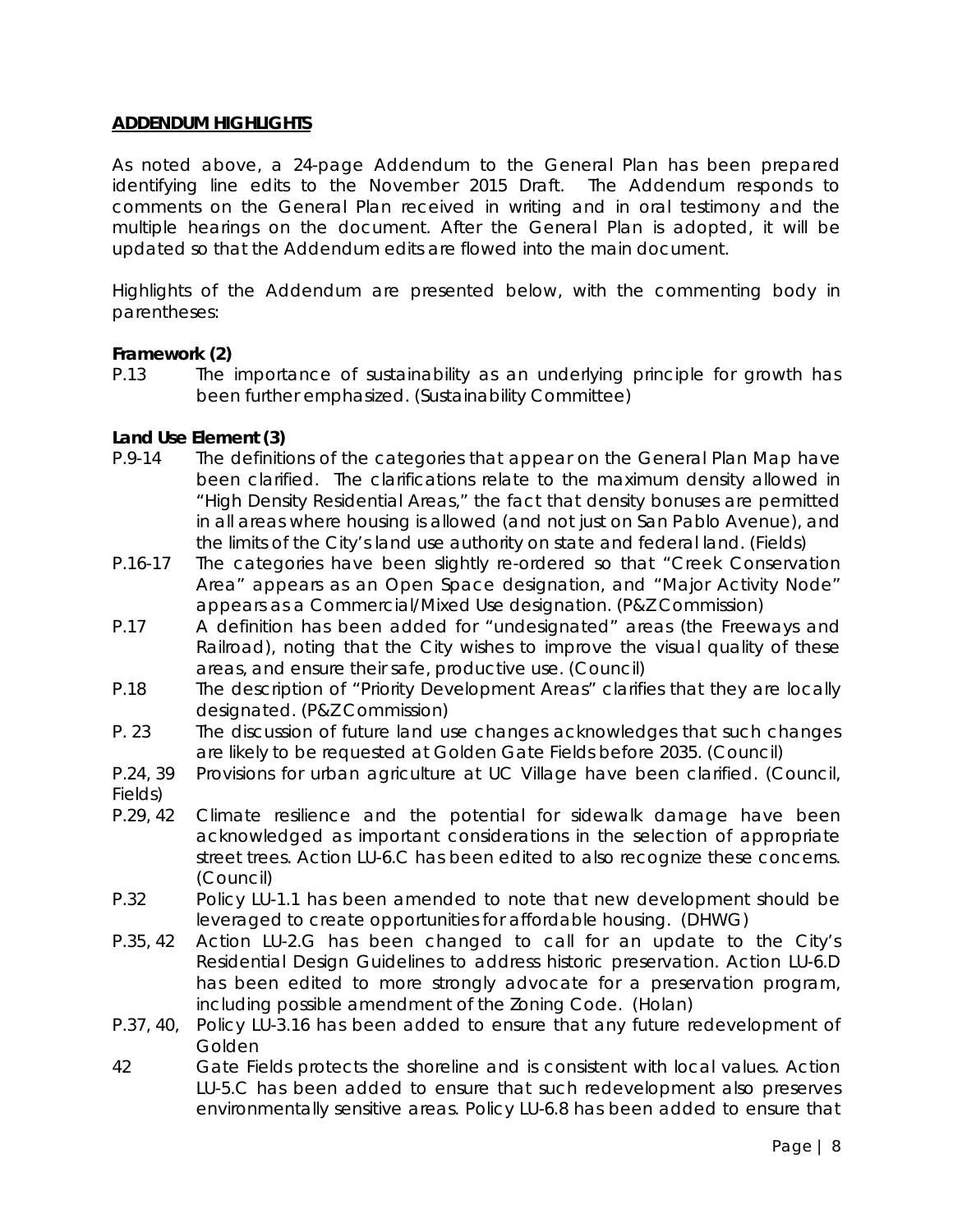any redevelopment in that area enhances the city's waterfront identity. (P&Z Commission)

- P.39 Action LU-3.H has been edited to note the potential for a Capitol Corridor station on the Union Pacific tracks. (P&Z Commission)
- P.40 Policy LU-5.1 has been edited to note the City's intent to work with land conservation groups to preserve open space on Albany Hill (Council)
- P.41 The I-80 off-ramps have been added to the list of important gateways in Policy LU-6.2. (P&Z Commission)
- P.42 Action LU-6.H has been added to revise the sign ordinance and address billboards (P&Z Commission)

# **Transportation Element (4)**

- P.4 Information has been added on the number of households with two vehicles (Council)
- P.12 References to bike paths, lanes, and routes has been more closely aligned with to the Class I, II, and III protocol for labeling bike facilities. (P&Z Commission)
- P.12 The San Pablo Avenue cycle track has been described and San Pablo has been acknowledged as the "rapid" cycling route (T&S Commission)
- P.19 Information on Golden Gate Transit bus service and updated AC Transit service has been added (T&S Commission)
- P.23, 41 The use of Vehicle Miles Traveled (VMT) as a metric for road performance has been linked to the City's Climate Action goals. (P&Z Commission)
- P. 33 Action T-2.H has been added, supporting electric vehicle charging stations when doing streetscape improvements (P&Z Commission)
- P. 36 Action T.3.C has been edited to call for coordination with Berkeley and Caltrans as improvements to the Gilman Street interchange are completed (P&Z Commission)
- P. 36 Action T-3.H has been rewritten to incorporate the City's recently adopted Sidewalk Policy (T&S Commission)
- P. 36 Action T-3.G has been added supporting the designation of San Pablo and Solano Avenues as "transit corridors," consistent with AC Transit and Alameda CTC plans. (T&S Commission)
- P. 37 Action T-3.K has been edited to note that changes to the Active Transportation Plan's bike route designations may be made without formally amending the General Plan. (T&S Commission)
- P. 37 Policies T-4.8 and 4.9 have been edited so that 4.8 focuses on personal safety/crime, while 4.9 focuses on street lighting and visibility. (P&Z Commission)
- P. 37 Action T-4.B has been edited to note that emergency vehicle access requirements may preclude the enforcement of sidewalk parking bans in on narrow hillside streets. (P&Z Commission)
- P. 38 Action T-4.G has been added on improving street lighting on pedestrian routes (Council)
- P. 38 Policy T-5.4 has been edited to note that street closures to motor vehicle traffic should be considered only as a last resort. (Council)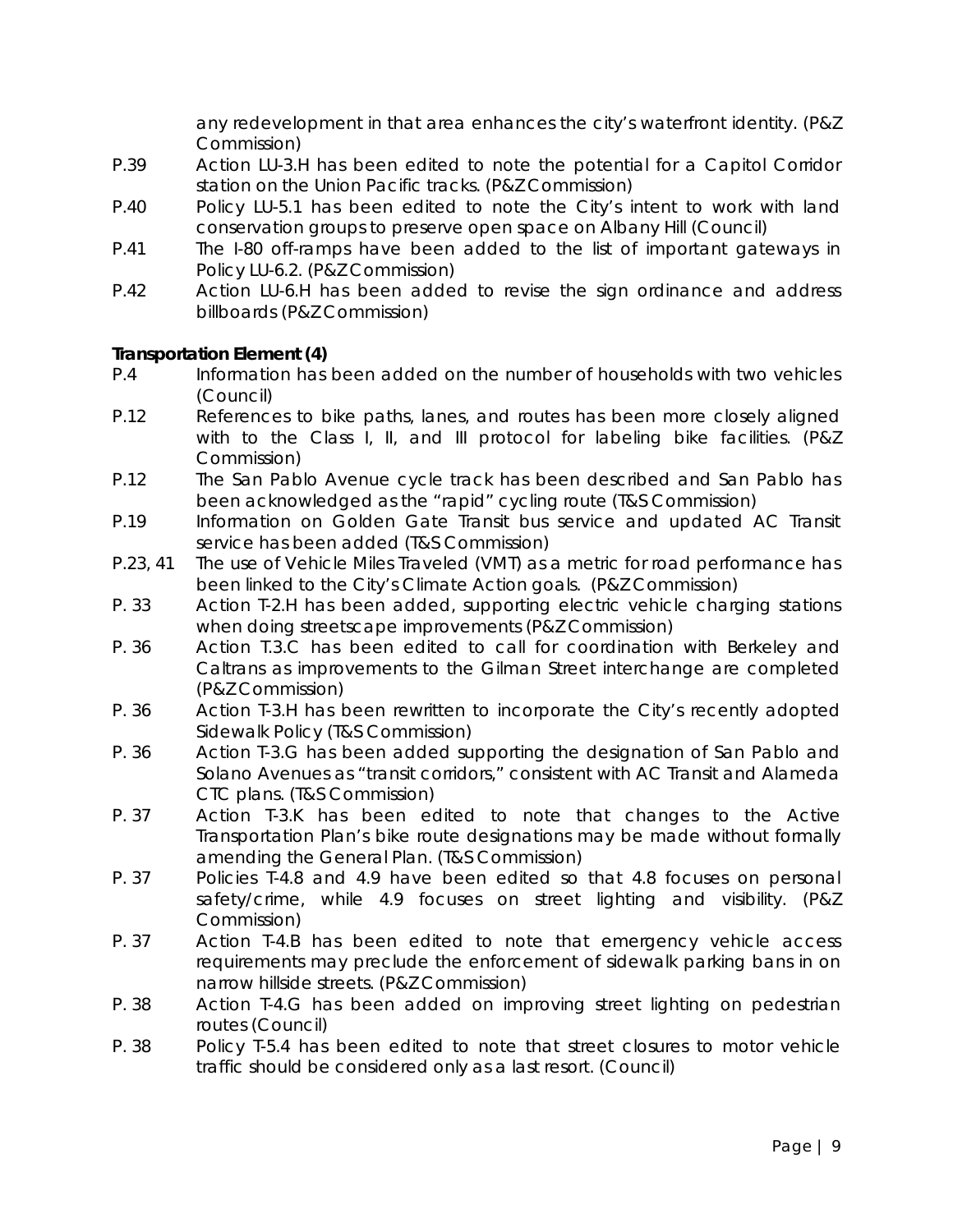- P. 39 Action T-5.G has been added to update development impact fees, giving consideration to a separate impact fee for transportation improvements. (Caltrans)
- P. 40 Policy T-6.11 has been added to call for the City to participate in the funding and development of regional transportation improvements, proportional to local demand (Caltrans)

# **Parks, Recreation, and Open Space Element (6)**

- P. 3 The description of the different types of open space has been expanded to include creeks, and to acknowledge the role of City street rights-of-way. (P&Z Comm.)
- P.11, 24 Text on the Veterans Memorial Building has been edited to note that any interior alterations should be sensitive to the building's historic character and maintain public access. Policy PROS-5.4 has been similarly edited, and also calls for a seismic evaluation. (Council)
- P.11 Text has been updated to reflect the Greenway Preferred Concept Plan. (Council)
- P.20 Action PROS-2.E has been added to address the need for dog play areas in the next update of the Parks, Recreation, and Open Space Master Plan. (Council)
- P.20 Action PROS-2.G has been added to support the inclusion of open space in any reuse plan for Golden Gate Fields. (P&Z Commission)
- P.22 Action PROS-3.H has been added to support the use of Measure R funds for open space acquisition on Albany Hill, vegetation management, and creek restoration. (Friends of Albany Hill)

### **Conservation and Sustainability Element (7)**

- P.12 The text box has been edited to note SB 350. (Sustainability Committee)
- P.16 Data on peregrine falcons has been added, and data on Monarch butterflies has been updated (Commission, Fields)
- P.17 Information on native plants on Albany Hill has been added (Friends of Albany Hill)
- P.19 The text on a "Building Energy Assessment and Disclosure Ordinance" has been simplified. (Council)
- P.20 The objective of "zero net energy buildings" has been added. (Sustainability Committee)
- P.24 Action CON-1.D has been expanded to call for enforcement of development agreements related to creek clean-up and maintenance. (P&Z Commission)
- P.25 Policy CON-2.2 has been edited to "encourage" rather than "require" the preservation of mature trees during development review. (P&Z Commission)
- P.25 Policy CON-2.5 has been edited to note the objective of gradually replacing the eucalyptus canopy on Albany Hill with native trees. (Council)
- P.26 Policy CON-2.A has been edited to coordinate sidewalk policies with tree policies. (Council)
- P.26 Action CON-2.B has been edited to continue considering a heritage tree policy. (Council)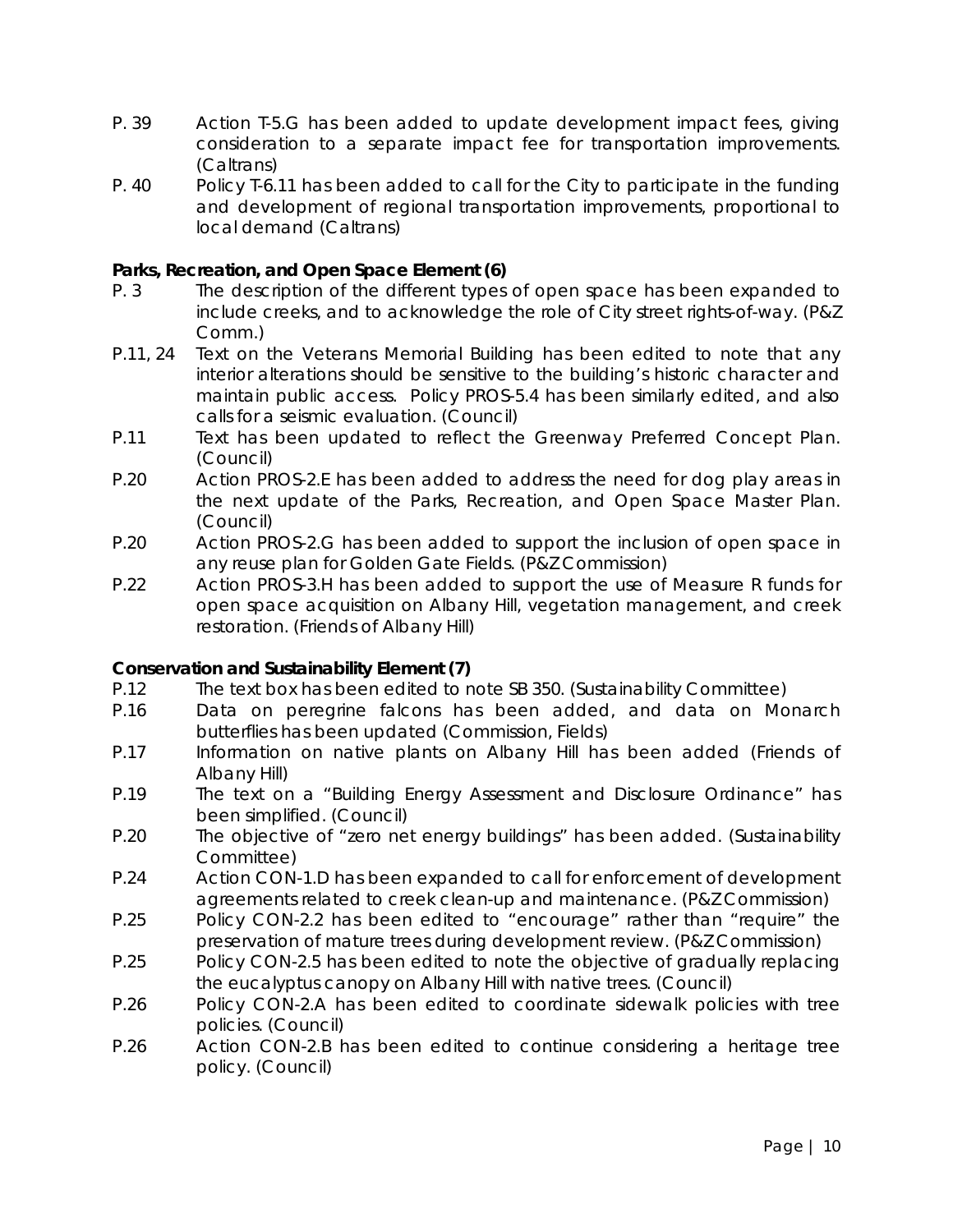P. 29 Action CON-3.1 has been added to encourage the School District to use sustainable building methods and operating practices, and support sustainability education. (Sustainability Committee)

## **Environmental Hazards Element (8)**

- P.13 Text has been added on the Kinder Morgan and PG&E pipelines. (P&Z Commission)
- P.24 Text has been added on the importance of sea level rise as a design factor in low lying areas. (Council)
- P.25 Action EH-1.C has been edited to consider the future feasibility of a mandatory soft-story building upgrade program. (Council)
- P.29 Action EH-4.A has been expanded to emphasize the importance of including persons with special needs, and also the business community, in emergency preparedness. (Council)

# **Community Services and Facilities Element (9)**

- P.15,16 A new text section has been added to the discussion of Human Services that focuses on Special Needs Populations, including the City's efforts to assist persons experiencing homelessness. (Council)
- P.19 New text has been added acknowledging the need to plan for telecommunication facilities and new technology. (Council, P&Z Commission)
- P. 22 Policy CSF-2.11 has been added acknowledging the Fire Department's role in promoting community health and wellness. (Council)
- P. 25 Goal CSF-4 has been broadened to address Human Services. Other special needs groups, including persons with disabilities and extremely low income households, have been added. (Council)
- P. 26 Policy CSF-4.7 has been added promoting inclusive services, and responsiveness to the needs of all persons. (Council)
- P. 27 Policy CSF-6.8 has been edited to note the potential for expanding fiber optics, wi-fi, and other telecommunication infrastructure. (Council)
- P. 28 Action CSF-6.G on street lights has been edited to note the importance of balancing energy conservation/ dark sky goals with security and visibility goals. (Council)

### **Waterfront Element (10)**

- P. 5 The discussion of land ownership on the waterfront has been simplified. (Council)
- P.10,12 Text has been reorganized to clarify the improvements being made through the Albany Beach project versus the longer-term projects associated with the Transition Plan and the Eastshore State Park Plan. (Council)
- P.17 Action W-1.6 has been added to support an update to the Eastshore State Park Plan, along with a constructive dialogue among stakeholders regarding improvements in Albany. (Council)
- P. 25 Policy W-6.5 has been added to ensure that any future redevelopment at Golden Gate Fields provides community benefits, such as funding for affordable housing, parks, and shoreline access improvements. (DHWG)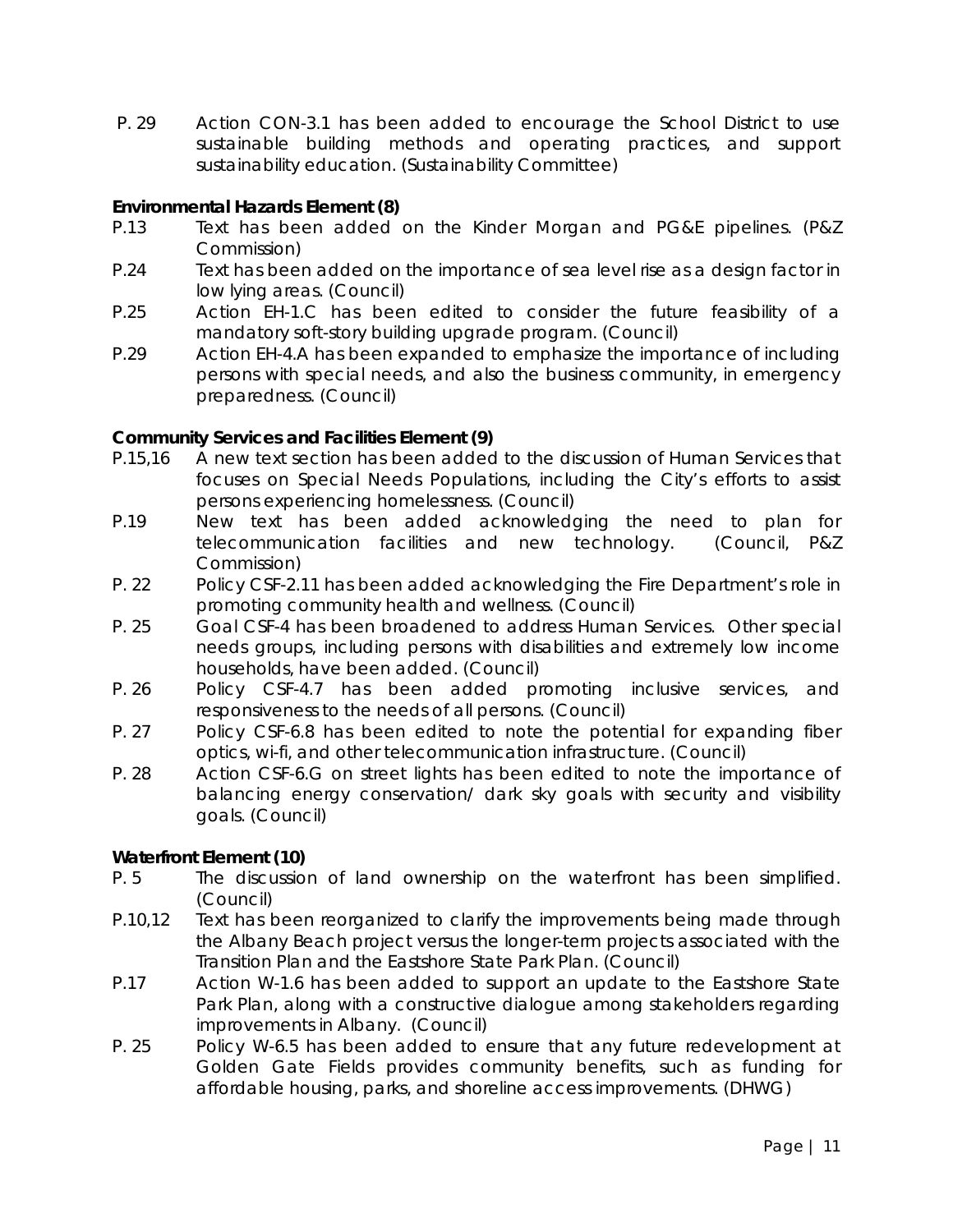- P. 23 The definition of "shoreline" in Action W-6.A has been clarified. (P&Z Commission)
- P.25 Action W-6.C has been added to ensure that any reuse plans for Golden Gate Fields are consistent with plans for Eastshore State Park. (P&Z Commission)
- P.25 Action W-6.D has been added to maintain communication with the owners of Golden Gate Fields and engage them in waterfront planning discussions. (P&Z Commission)

# **RESOLUTIONS**

The Planning and Zoning Commission is being asked to take action on two resolutions. Resolution 2016-01 recommends Council adoption of the Final Environmental Impact Report, the Mitigation Monitoring Program, and the CEQA-Required Findings.

Resolution 2016-02 recommends Council adoption of the 2035 General Plan, inclusive of the Addendum. Public comment may be made on both the General Plan and EIR at the March 9 hearing, and edits to the Addendum or FEIR may be considered by the Commission in response.

# **NEXT STEPS**

If the Commission approves the Resolution, or approves the Resolution with amendments (e.g., edits to the Addendum), then this item will move to the City Council for action on April 4, 2016. Any changes to the Addendum will be noted in the Council Staff Report. If the Commission does not adopt the Resolutions, it would then continue the item to a subsequent meeting. The item would then come back to the Commission at a future meeting with updated Resolutions and an updated Addendum.

Once the item reaches the City Council, the same protocol would apply. The Council may adopt the Resolutions, adopt the Resolutions with amendments, or continue the item to a subsequent hearing so that changes can be made. Once the City Council has adopted the Plan, the General Plan Addendum will be "flowed" into the November 2015 Draft and a "Final" Plan will be prepared for future City use and public information.

### **Attachments**

1. **Resolution 2016-01** recommending adoption of the Final EIR, Mitigation Monitoring Program, and CEQA-Required Findings by the City Council with Exhibit A: Draft 2035 General Plan Environmental Impact Report, November 25, 2015 Exhibit B: Response to Comments

Exhibit C: CEQA-Required Findings Exhibit D: Mitigation Monitoring and Reporting Program

2. **Resolution 2016-02** recommending adoption of the 2035 Albany General Plan by the City Council with Exhibit A: (http://albany2035.org/wp